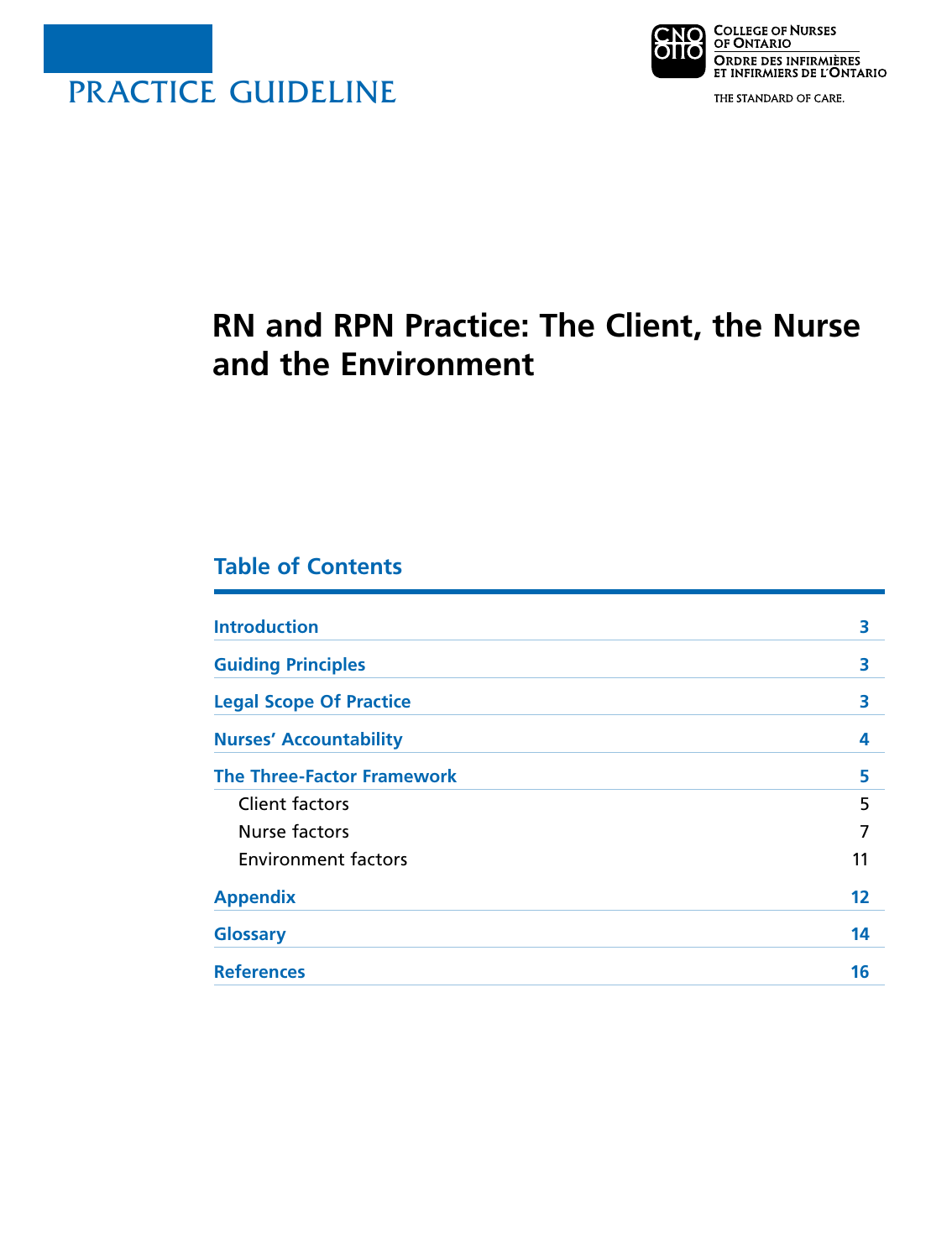

THE STANDARD OF CARE.

#### **VISION** Leading in regulatory excellence

#### **MISSION** Regulating nursing in the public interest

*RN and RPN practice: The Client, the Nurse and the Environment* Pub. No. 41062 ISBN 978-1-77116-100-8

Copyright © College of Nurses of Ontario, 2018.

Commercial or for-profit redistribution of this document in part or in whole is prohibited except with the written consent of CNO. This document may be reproduced in part or in whole for personal or educational use without permission, provided that:

• Due diligence is exercised in ensuring the accuracy of the materials reproduced;

• CNO is identified as the source; and

• The reproduction is not represented as an official version of the materials reproduced, nor as having been made in affiliation with, or with the endorsement of, CNO.

First Published June 1996 as *A Guide to Health Care Consent and Substitute Decisions Legislation for RNs and RPNs* Replaces Publication Published 1997, *Determining Appropriate Category of Care Provider* First Published July 2002 as *Practice Expectations: A Guide for the Utilization of RNs and RPNs*, Reprinted December 2002,<br>Revised for Web June 2003, Reprinted January 2004, December 2005, May 2008. Updated June 2009.Revi *The Client, the Nurse and the Environment,* this document replaces *Utilization of RNs and RPNs. Revised 2014 for Dispensing (*ISBN 978-1- 77116-013-1)*. Revised January 2018 for Controlled Act of Psychotherapy.*

Additional copies of this booklet may be obtained by contacting CNO's Customer Service Centre at 416 928-0900 or toll-free in Canada at 1 800 387-5526.

College of Nurses of Ontario 101 Davenport Rd. Toronto ON M5R 3P1

www.cno.org

Ce fascicule existe en français sous le titre : L'exercice de l'IA et de l'IAA : l'infirmière, le client et l'environnement, n° 51062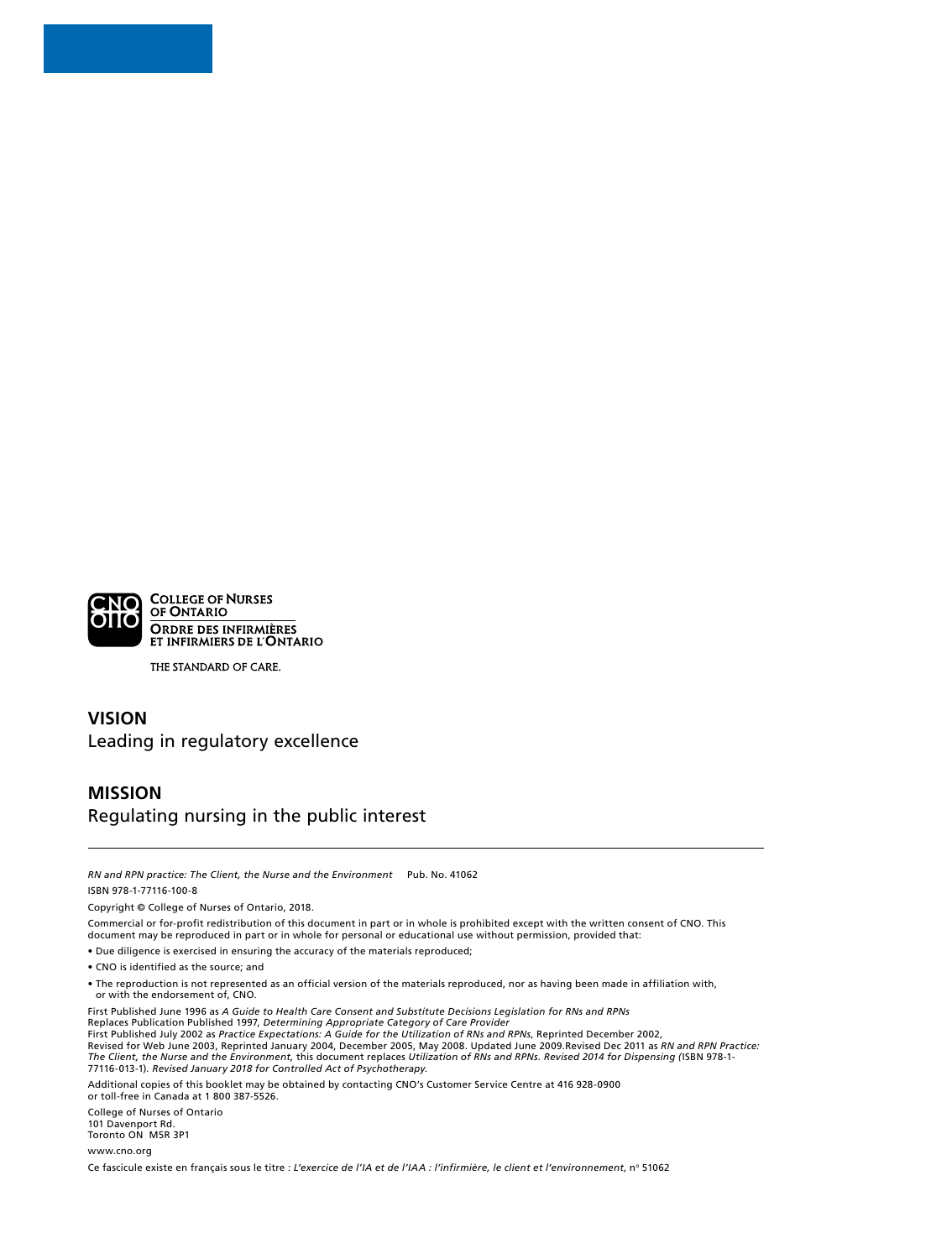*Practice guidelines are documents that help nurses understand their responsibilities and legal obligations to enable them to make safe and ethical decisions when practising. They provide an outline of professional accountabilities and relevant legislation.* 

– College of Nurses of Ontario

## **Introduction**

Nursing is a profession that is focused on collaborative relationships that promote the best possible outcomes for **clients**. These relationships may be **interprofessional**, involving a variety of health care professionals working together to deliver quality care within and across settings; or it may be **intraprofessional**, with multiple members of the same profession working collaboratively to deliver quality care within and across settings.

This document focuses on three factors—the client, the nurse and the environment—to support nurses in making decisions that are specific to their intraprofessional responsibilities when providing client care.

These three factors have an impact on decisionmaking related to care-provider assignment (which nursing category (Registered Nurse [RN] or Registered Practical Nurse [RPN]) to match with client needs), as well as the need for consultation and collaboration among care providers.

Many of the concepts in this document apply to all nurses; however, references to nurses or intraprofessional care in this document refer only to RNs and RPNs—Nurse Practitioners are not included in this document because the complexity of client care does not define their involvement in care.

This document replaces the *Utilization of RNs and RPNs* practice guideline.

#### **Purpose**

The purpose of this document is to:

■ help nurses, employers and others make effective

decisions about the utilization<sup>1</sup> of individual nurses in the provision of safe and ethical care

- outline expectations for nurses within the threefactor framework, highlighting the similarities and differences of foundational nursing knowledge and its impact on **autonomous practice**2
- highlight nurses' accountabilities when collaborating with one another
- identify attributes of practice environments that facilitate nursing assignments, enhance **collaboration** and lead to improved client outcomes and public protection.

## **Guiding Principles**

The following principles guide nurses' practice expectations and are the basis for decision-making when working within the intraprofessional team:

- The goal of professional practice is to obtain the best possible outcome for clients.
- RNs and RPNs study from the same body of nursing knowledge. RNs study for a longer period of time, allowing for greater foundational knowledge in clinical practice, **decision-making**, critical thinking, **leadership**, research utilization and resource management. As a result of these differences, the level of autonomous practice of RNs differs from that of RPNs.
- The complexity of a client's condition influences the nursing knowledge required to provide the level of care the client needs. A more complex client situation and less stable environment create an increased need for consultation and/or the need for an RN to provide the full range of care requirements.
- Respecting and understanding the expectations and contributions of the **health care team** facilitates appropriate utilization of nurses, enhances collaboration and leads to improved client outcomes.

# **Legal Scope Of Practice**

The *Regulated Health Professions Act, 1991* (RHPA) and the *Nursing Act, 1991* provide

 $<sup>1</sup>$  For the purpose of this document, utilization refers to determining the appropriateness of assigning client care to nurses, and of nurses</sup> accepting responsibility for client care.

<sup>2</sup> **Bolded** words are defined in the glossary on page 14.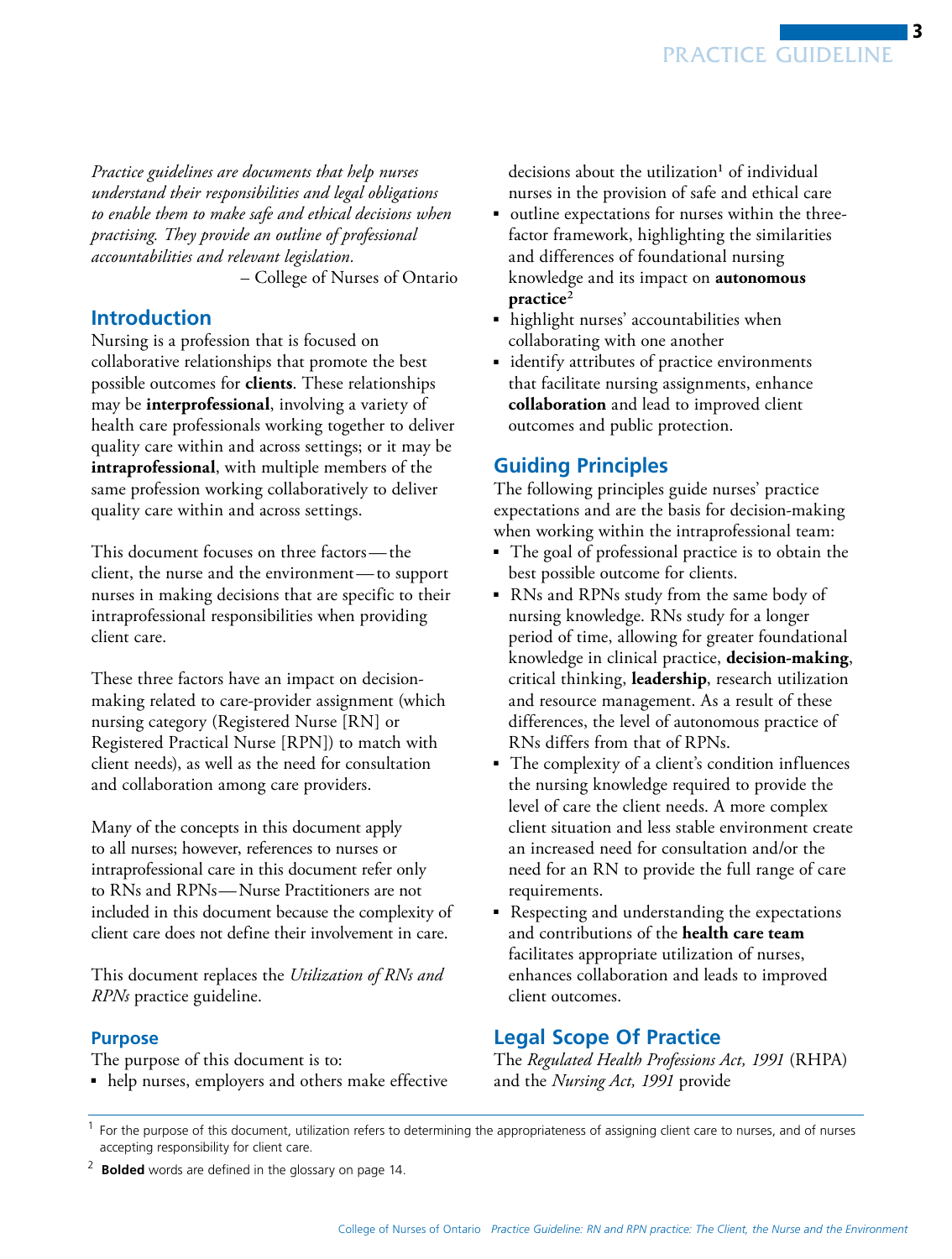the legislative framework for nursing practice. Components of the legislative framework are a scope of practice statement and a list of controlled acts authorized to nursing.

Controlled acts are activities that are considered to be potentially harmful if they are performed by unqualified persons. A profession's legal scope of practice is determined by its scope of practice statement and the controlled acts it has the authority to perform.

Members of regulated health professions are authorized to perform specific controlled acts appropriate to their profession's scope of practice. Having the authority to perform a procedure does not necessarily mean that the individual is competent or that it is appropriate for the individual to perform the procedure.

#### **i. Nursing's Scope of Practice Statement**

The scope of practice statement describes in a general way what the profession does and the methods that it uses; it refers to the profession as a whole, rather than what any individual can do.

The scope of practice statement for nursing states:

*The practice of nursing is the promotion of health and the assessment of, the provision of care for and the treatment of health conditions by supportive, preventive, therapeutic, palliative and rehabilitative means in order to attain or maintain optimal function.* 

Practice is so broad and varied that no one nurse is expected to be competent to carry out all the activities within the legal scope of practice; hence, the notion of "full scope of practice" is unlikely.

#### **ii. Controlled Acts Authorized to Nurses**

The *Nursing Act, 1991* authorizes nurses to perform the following controlled acts:

- performing a prescribed procedure below the dermis or mucous membrane
- administering a substance by injection or inhalation
- putting an instrument, hand or finger: ◗ beyond the external ear canal
- ◗ beyond the point in the nasal passages where they normally narrow
- ◗ beyond the larynx
- ◗ beyond the opening of the urethra
- ◗ beyond the labia majora
- ◗ beyond the anal verge, or
- ◗ into an artificial opening in the body.
- ■ dispensing a drug
- treating, by means of psychotherapy technique, delivered through a therapeutic relationship, an individual's serious disorder of thought, cognition, mood, emotional regulation, perception or memory that may seriously impair the individual's judgement, insight, behaviour, communication or social functioning.

There are differences between RNs and RPNs' authority to initiate controlled acts. Initiation refers to independently deciding that a specific procedure within a controlled act is required, and performing that procedure in the absence of an order. For more information, refer to the *Decisions About Procedures and Authority,* practice document at **www.cno.org/ docs**.

#### **Nurses' Accountability**

Nurses show accountability by taking responsibility for their decisions and actions, taking appropriate action when needed and ensuring that practice is consistent with entry-to-practice **competencies**, standards of practice, guidelines and legislation.

Nurses are expected to consult with others when any situation is beyond their **competence**. A nurse is not accountable for the actions and decisions of other care providers when the nurse has no way of knowing of those actions.

The nurse is accountable for:

- her or his actions and decisions
- knowing and understanding the roles and responsibilities of other team members, and collaborating, consulting and taking action on client information when needed
- ■ taking action to ensure client safety, including informing the employer of concerns related to the conduct and/or actions of other care providers, and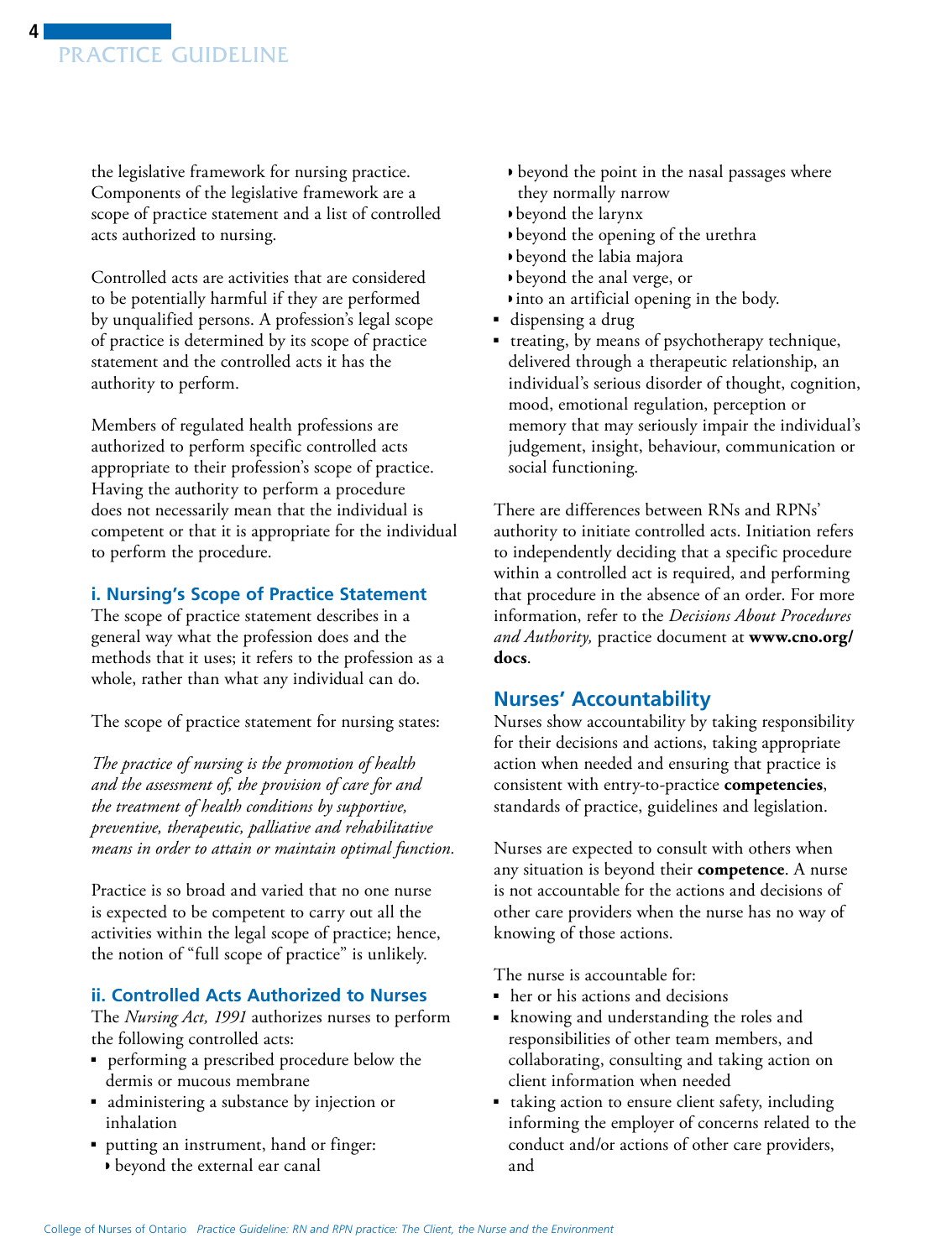■ collaborating with clients, with each other and with members of the interprofessional care team for the benefit of the client.

The designated nursing authority (which is the nurse with the highest level of authority for nursing in the practice environment) is accountable for ensuring there are mechanisms in place such as policies, procedures, guidelines and other resources to support the following:

- utilization decisions that take into account client, nurse and environment factors, and that are evidence-based
- nurse collaboration and consultation
- clear and well-understood role descriptions
- ■ professional nursing practice, and
- continuity of client care.

#### **The Three-Factor Framework**

Making effective decisions about which nursing category (RN or RPN) to match with client needs involves considering three factors of equal importance: the client, the nurse and the environment, and deliberating on how they apply to the situation.

#### **Client factors**

Decisions about the utilization of an RN and an RPN are influenced by:

- 1. Complexity:
- the degree to which a client's condition and care

requirements are identifiable and established

- the sum of the variables influencing a client's current health status, and
- the variability of a client's condition or care requirements.
- 2. Predictability:
- the extent to which a client's outcomes and future care requirements can be anticipated.
- 3. Risk of negative outcomes:
- the likelihood that a client will experience a negative outcome as a result of the client's health condition or as a response to treatment.

#### **Client continuum**

The three client factors described above combine to create a representation of the client that can be placed on a continuum. The continuum goes from less complex, more predictable and low risk for negative outcomes, to highly complex, unpredictable and high risk for negative outcomes. (See chart below.)

All nurses can autonomously care for clients who have been identified as less complex, more predictable and at low risk of negative outcomes. The more complex the care requirements, the greater the need for consultation and/or the need for an RN to provide the full spectrum of care.

# **Client Continuum** Less complex, more predictable, the state of the Highly complex, unpredictable, low risk for negative outcome(s) high risk for negative outcome(s) high risk for negative outcome(s) Autonomous RN Practice RPN or RN practice Increasing need for RN consultation and collaboration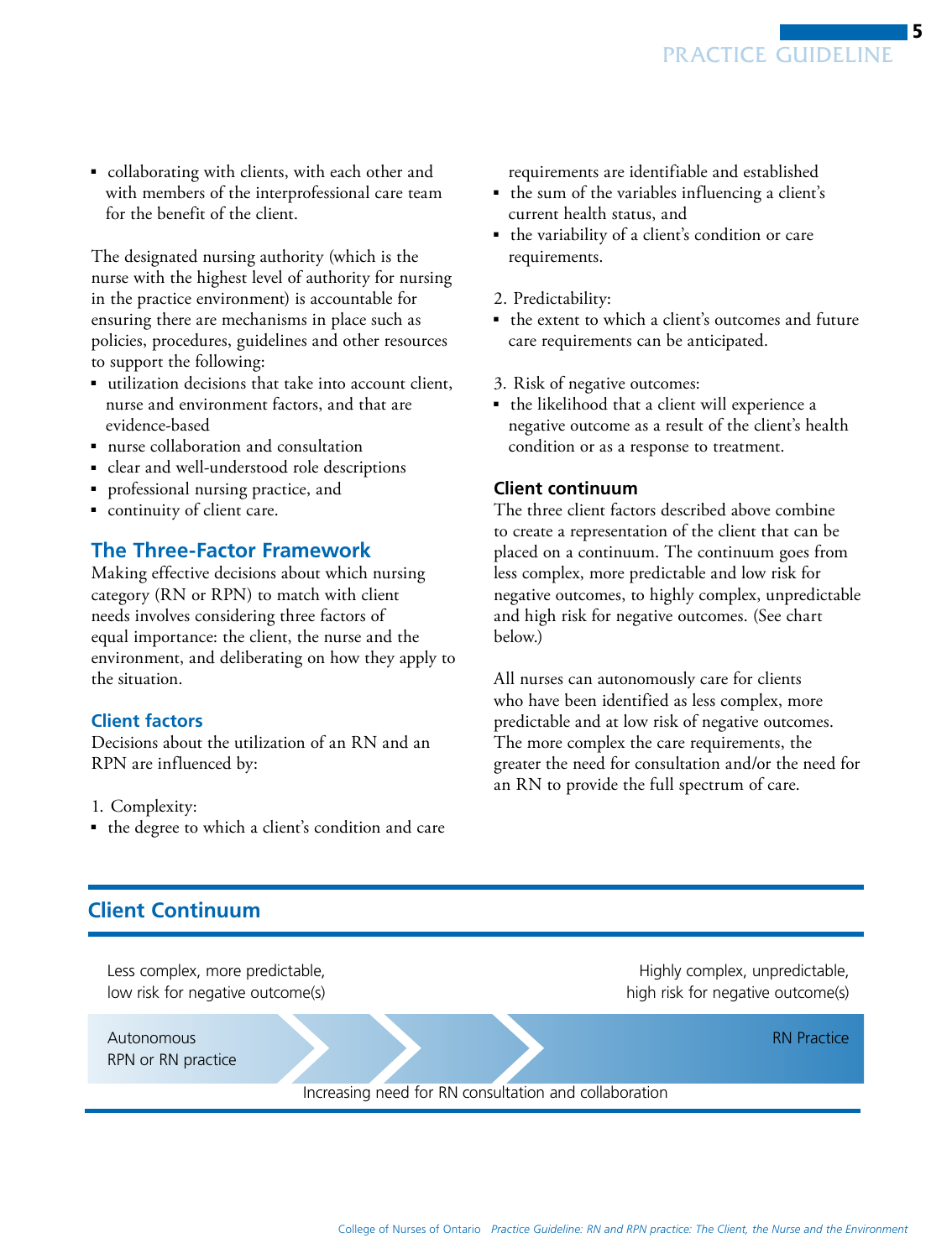PRACTICE GUIDELINE

| <b>Client Factors</b>                                                                           | <b>Autonomous RN or</b><br><b>RPN Practice</b>                                                                                                                                                                                                                                                                                                     | <b>RN</b> Involved or<br><b>Providing Care</b>                                                                                                                                                                                                                                                                                                                                                                             |
|-------------------------------------------------------------------------------------------------|----------------------------------------------------------------------------------------------------------------------------------------------------------------------------------------------------------------------------------------------------------------------------------------------------------------------------------------------------|----------------------------------------------------------------------------------------------------------------------------------------------------------------------------------------------------------------------------------------------------------------------------------------------------------------------------------------------------------------------------------------------------------------------------|
| Complexity<br>(includes bio-psycho-social, cultural,<br>emotional and health learning<br>needs) | care needs well defined and<br>established<br>coping mechanisms and support<br>٠<br>systems in place and effective<br>health condition well controlled<br>or managed<br>little fluctuation in health<br>٠<br>condition over time<br>few factors influencing the<br>client's health<br>client is an individual, family,<br>п,<br>group or community | care needs not well defined/<br>established or changing<br>coping mechanisms and supports<br>п.<br>unknown, not functioning or not<br>in place<br>health condition not well<br>controlled or managed<br>requires close, frequent<br>monitoring and reassessment<br>• fluctuating health condition<br>many factors influencing the<br>client's health<br>client is an individual, family,<br>group, community or population |
| Predictability                                                                                  | predictable outcomes<br>٠<br>predictable changes in health<br>condition                                                                                                                                                                                                                                                                            | unpredictable outcomes<br>unpredictable changes in health<br>condition                                                                                                                                                                                                                                                                                                                                                     |
| Risk of negative outcomes                                                                       | predictable, localized and<br>٠<br>manageable responses<br>signs and symptoms are obvious<br>low risk of negative outcomes                                                                                                                                                                                                                         | unpredictable, systemic or wide-<br>ranging responses<br>signs and symptoms subtle and<br>$\blacksquare$<br>difficult to detect<br>high risk of negative outcomes                                                                                                                                                                                                                                                          |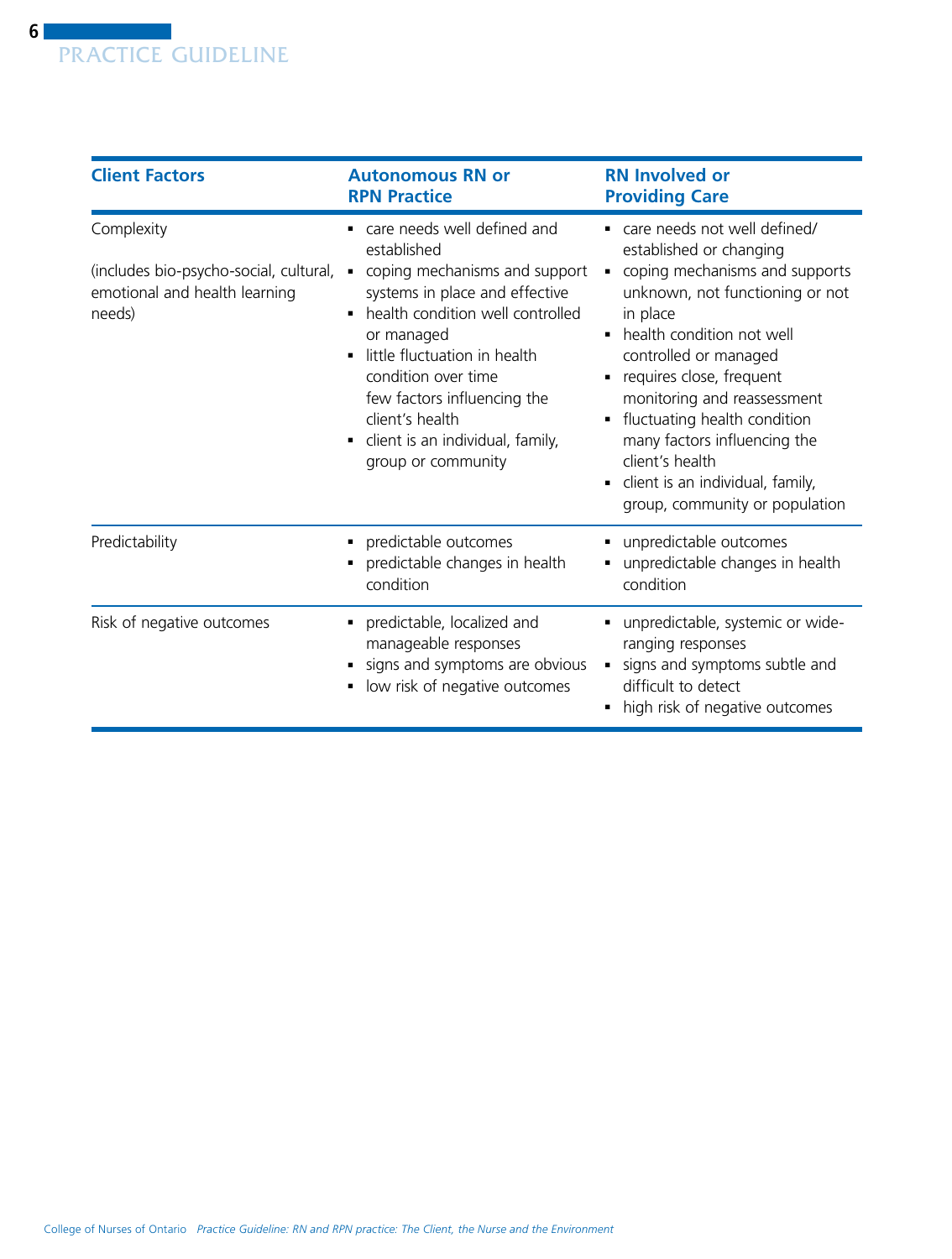#### **Nurse factors**

The factors that affect a nurse's ability to provide safe and ethical care to a given client include leadership, decision-making and critical-thinking skills. Other factors include the **application of knowledge**, knowing when and how to apply knowledge, and having the resources available to consult as needed.

It is important for nurses to be aware of the limits of their individual competence and their practice. Based on individual practice reflection and the current requirements of their practice environments, nurses must continually enhance their knowledge and competence through ongoing learning, education, experience and participation in quality assurance activities. Nurses can become experts in an area of practice within their own nursing category; however, enhanced competence through continuing education and experience does not mean that an RPN will acquire the same foundational competencies as an RN. This will only occur through the formal education and credentialing process.

Nurses consult with one another when a situation demands nursing expertise that is beyond their competence. Consultation involves seeking advice or information from a more experienced or knowledgeable nurse or other health care professional. The amount of consultation required is determined by the complexity of client care needs and the nurse's competence. The practice setting influences the availability and accessibility of these consultation resources.

An important aspect of efficient consultation is providing nurses with the time and resources needed to consult as often as is necessary to meet client needs.

Nurses also need to clarify their reasons for consulting and determine an appropriate course of action. Unless care is transferred, the nurse who sought consultation is still accountable for the client's care.

Consultation results in one of the following:

- a) the nurse receiving advice and continuing to care for the client
- b) the nurse transferring an aspect of care to the consultant
- c) the nurse transferring all care to the consultant.

When any care is transferred from one nurse to another, the accountability for that care is also transferred.

When a care provider assignment involves the expectation of consultation, nurses must assess that the required consultative supports are available. When supports are inadequate to meet client needs and ensure quality care, nurses must take appropriate action.

Whenever the need for consultation exceeds the efficient delivery of care, it is most likely that the client requires an RN to provide all care.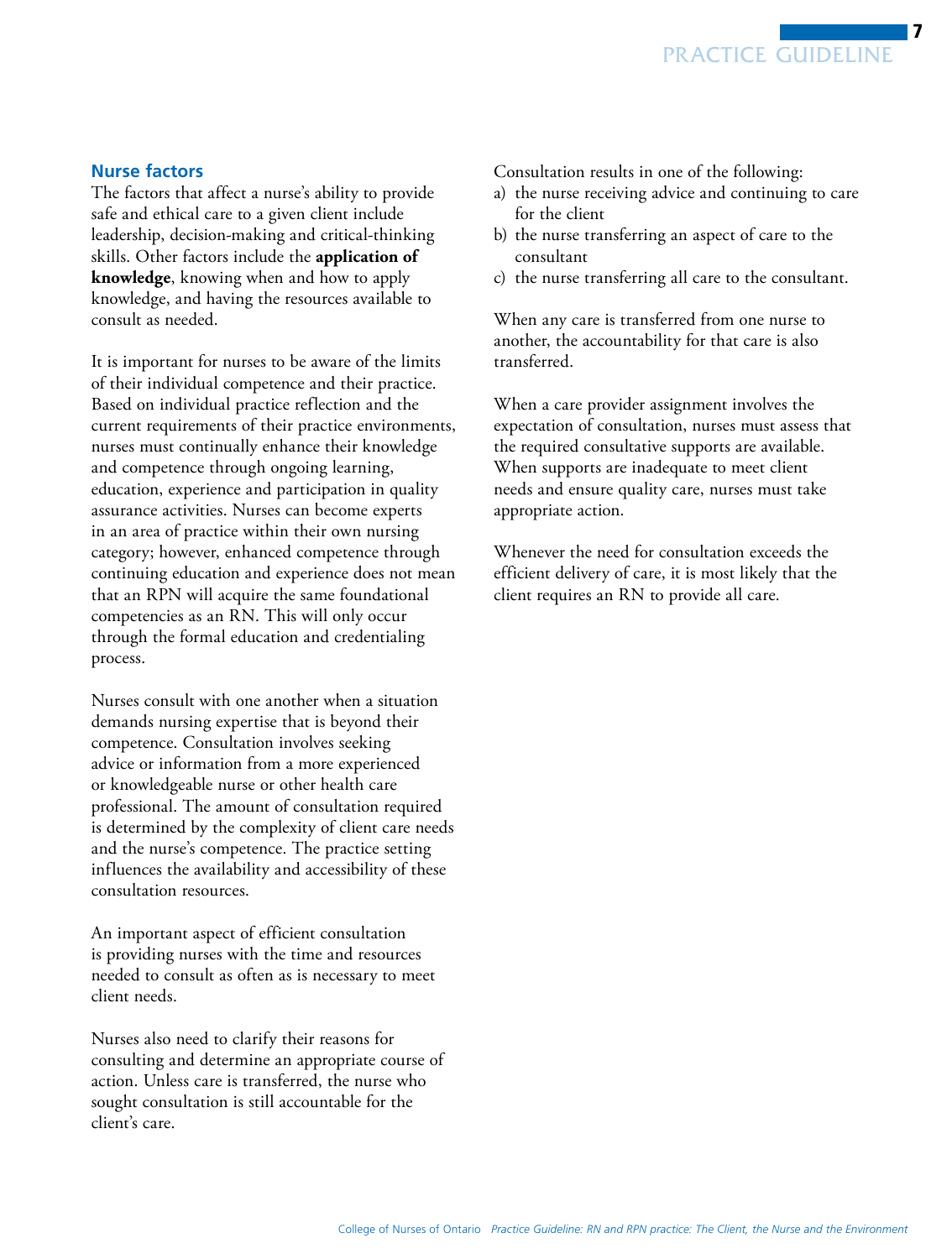| <b>Nurse Factors</b>              | <b>RPN</b>                                                                                                                                                                                                                               | <b>RN</b>                                                                                                                                                                                                                                                                                                                                                |
|-----------------------------------|------------------------------------------------------------------------------------------------------------------------------------------------------------------------------------------------------------------------------------------|----------------------------------------------------------------------------------------------------------------------------------------------------------------------------------------------------------------------------------------------------------------------------------------------------------------------------------------------------------|
| Client                            | Individuals, families and groups<br>п.<br>and communities                                                                                                                                                                                | · Individuals, families, groups,<br>communities and populations                                                                                                                                                                                                                                                                                          |
| Direct practice assessment        | recognizes changes, probes<br>п,<br>further and manages or consults<br>appropriately with RN or other<br>health care team member                                                                                                         | anticipates and recognizes<br>subtle changes, probes to<br>assess further, identifies relevant<br>factors, understands significance<br>and manages appropriately                                                                                                                                                                                         |
| Direct practice decision-making   | transfers knowledge from similar<br>situations through pattern<br>recognition<br>makes decisions based on the<br>analysis of available information<br>makes decisions by accessing a<br>٠<br>known range of options to solve<br>problems | analyzes and synthesizes a wide<br>range of information using a<br>variety of frameworks or theories<br>• makes decisions after actively<br>seeking information<br>• makes decisions by drawing on a<br>comprehensive range of options<br>to interpret, analyze and solve<br>problems<br>anticipates many possibilities and<br>makes proactive decisions |
| Direct practice planning          | develops plans of care to<br>٠<br>achieve identified client goals<br>when overall care needs are<br>less complex, outcomes are<br>predictable and risk of negative<br>outcomes is low                                                    | plans broadly and over a longer<br>time period, incorporating a<br>variety of options and resources                                                                                                                                                                                                                                                      |
| Direct practice care coordination | coordinates care for less-complex · coordinates care for complex<br>٠<br>clients                                                                                                                                                         | clients                                                                                                                                                                                                                                                                                                                                                  |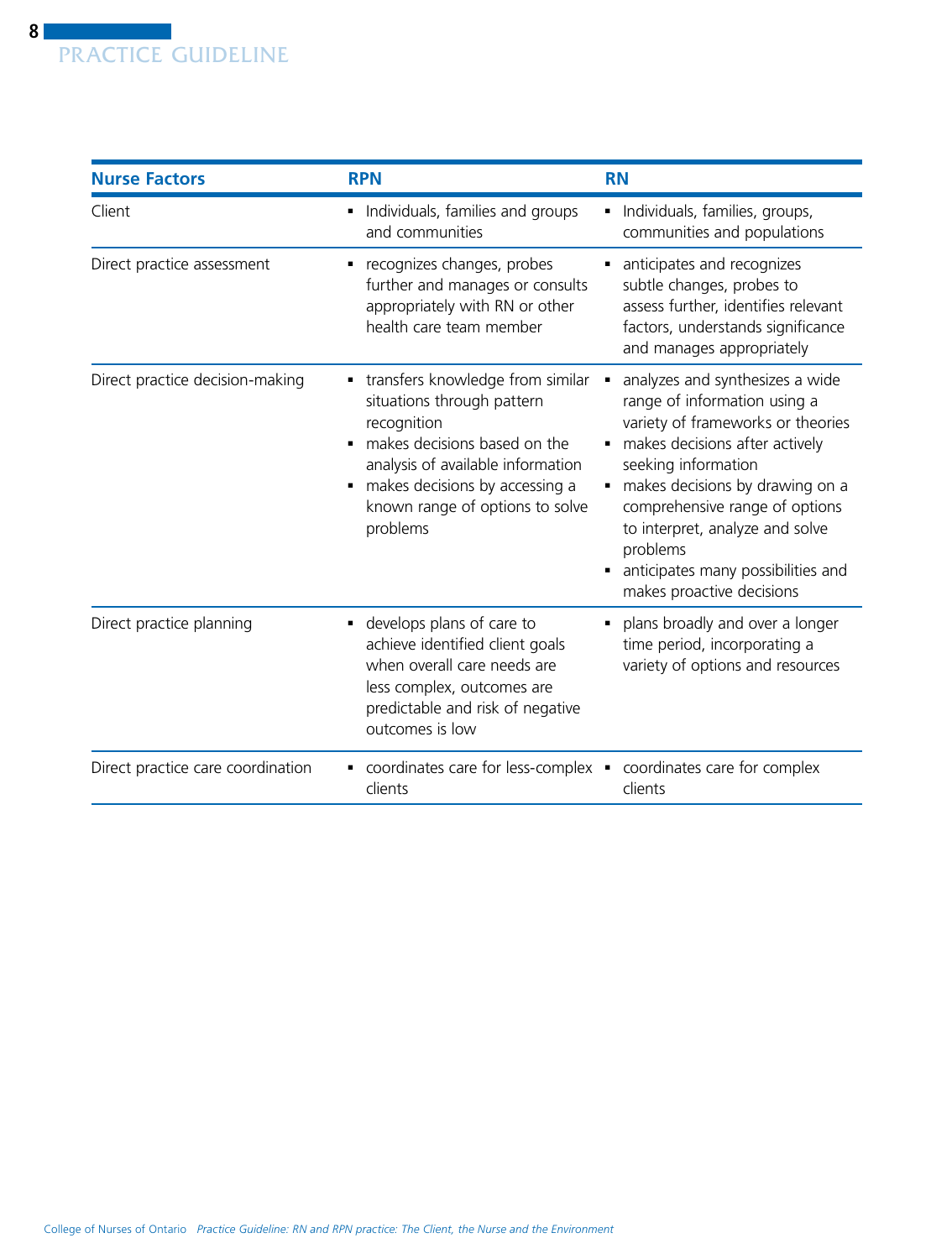

| <b>Nurse Factors</b>           | <b>RPN</b>                                                                                                                                                                                                                                                                                                                                                                                                                                                                                                                                                                                                                                                                                                              | <b>RN</b>                                                                                                                                                                                                                                                                                                                                                                                                                                                                   |
|--------------------------------|-------------------------------------------------------------------------------------------------------------------------------------------------------------------------------------------------------------------------------------------------------------------------------------------------------------------------------------------------------------------------------------------------------------------------------------------------------------------------------------------------------------------------------------------------------------------------------------------------------------------------------------------------------------------------------------------------------------------------|-----------------------------------------------------------------------------------------------------------------------------------------------------------------------------------------------------------------------------------------------------------------------------------------------------------------------------------------------------------------------------------------------------------------------------------------------------------------------------|
| Direct practice implementation | meets identified nursing care<br>$\blacksquare$<br>needs of less-complex clients<br>with predictable outcomes,<br>including health teaching<br>meets current identified client<br>care needs using a systematic<br>framework for providing care<br>(e.g., nursing process or theory)<br>• selects from a known range of<br>options<br>performs nursing interventions<br>for which she/he can manage<br>the client during and after the<br>intervention or has access to<br>resources<br>works in consultation with RNs<br>and others to meet care needs<br>of more complex clients<br>provides elements of care for<br>highly complex clients when in<br>close consultation with the RN<br>directing that client's care | - meets a wide range of nursing<br>care needs of clients regardless<br>of complexity and predictability,<br>including health teaching<br>meets immediate and anticipated<br>long-term client needs,<br>drawing from a comprehensive<br>assessment and range of options<br>selects from a wide range of<br>options<br>manages multiple nursing<br>٠<br>interventions simultaneously in<br>rapidly changing situations<br>directs plans of care for highly<br>complex clients |
| Direct practice evaluation     | collaborates with client to<br>evaluate overall goal achievement<br>and modifies plans of care for<br>less-complex clients<br>identifies expected outcomes<br>٠<br>of specific interventions and<br>modifies plan of care in<br>collaboration with client<br>recognizes deviations from<br>predicted client response(s) and<br>consults appropriately                                                                                                                                                                                                                                                                                                                                                                   | collaborates with client to<br>evaluate overall goal achievement<br>and modifies plan of care<br>identifies and anticipates<br>٠<br>a multiplicity of outcomes<br>and modifies plan of care in<br>collaboration with client<br>recognizes, analyzes and<br>interprets deviations from<br>predicted client response(s);<br>modifies plan of care<br>autonomously                                                                                                             |
| Direct practice consultation   | • consults with RNs and other<br>health care team members about<br>identified client needs                                                                                                                                                                                                                                                                                                                                                                                                                                                                                                                                                                                                                              | consults with other health care<br>team members about a broad<br>range of client needs<br>acts as a resource for RPNs to<br>meet client needs                                                                                                                                                                                                                                                                                                                               |
| Direct practice (other)        | delivers elements of established<br>health programs                                                                                                                                                                                                                                                                                                                                                                                                                                                                                                                                                                                                                                                                     | designs, coordinates and<br>implements health programs                                                                                                                                                                                                                                                                                                                                                                                                                      |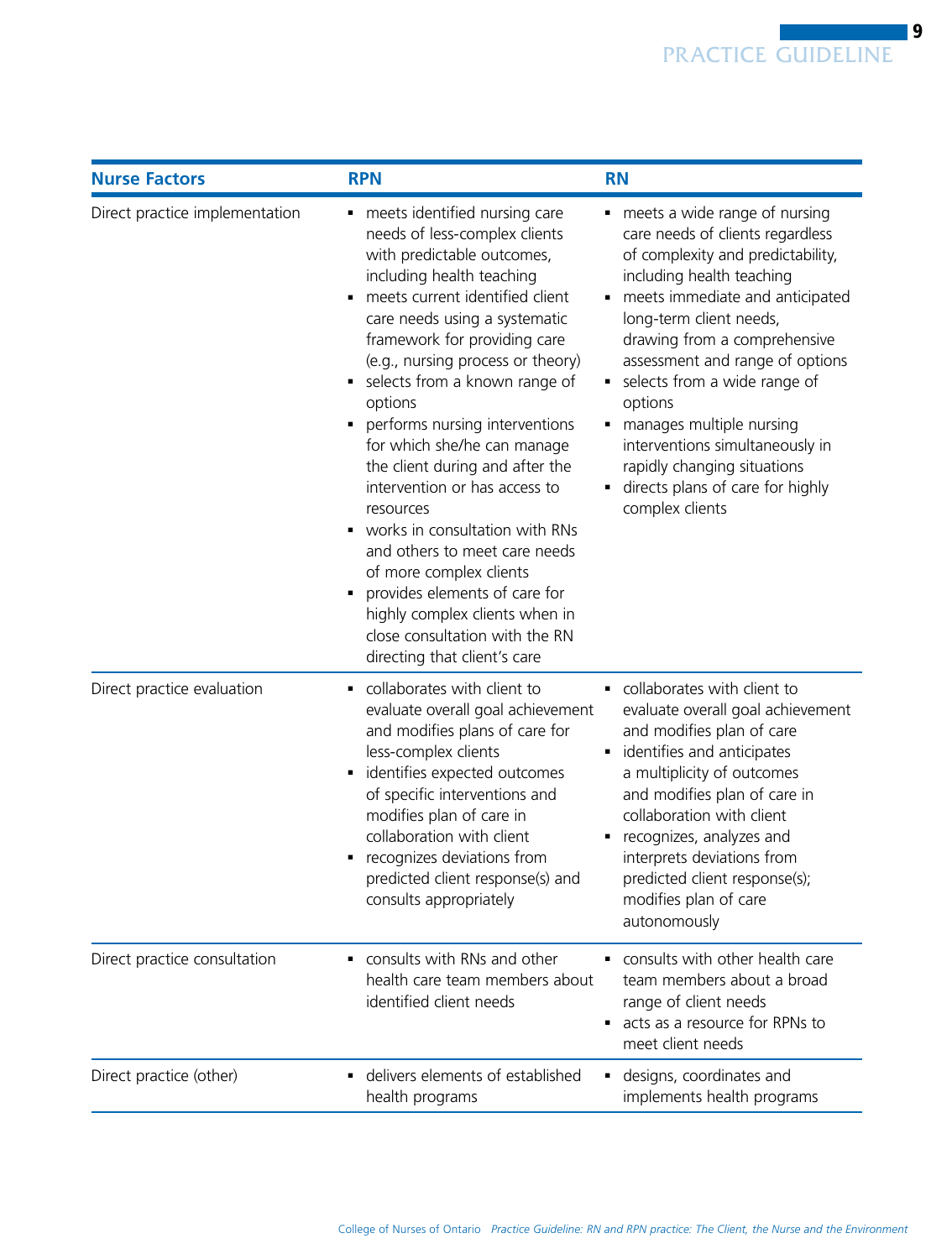| <b>Nurse Factors</b> | <b>RPN</b>                                                                                                                                                                                                                                                                                                    | <b>RN</b>                                                                                                                                                                                                                                                                                                                                                                                           |
|----------------------|---------------------------------------------------------------------------------------------------------------------------------------------------------------------------------------------------------------------------------------------------------------------------------------------------------------|-----------------------------------------------------------------------------------------------------------------------------------------------------------------------------------------------------------------------------------------------------------------------------------------------------------------------------------------------------------------------------------------------------|
| Leadership           | represents nursing and nursing<br>care issues (e.g., participates in<br>committees, workgroups, union/<br>regulatory activities)<br>acts as a preceptor to students<br>and novice nurses<br>directs unregulated care<br>providers, as appropriate<br>Provides leadership through<br>formal and informal roles | assumes role of leader within<br>interprofessional team<br>provides leadership through<br>$\blacksquare$<br>formal and informal roles<br>acts as a preceptor to students<br>and novice nurses<br>directs unregulated care<br>providers, as appropriate<br>leads team effort to develop<br>plans of care to achieve<br>identified client goals when<br>overall care requirements are<br>more complex |
| Resource management  | contributes to appropriate<br>٠<br>resource utilization                                                                                                                                                                                                                                                       | makes decisions about and<br>allocates resources at program/<br>unit/organizational level                                                                                                                                                                                                                                                                                                           |
| Research             | participates in data collection for<br>٠<br>research<br>uses research to inform practice<br>(e.g., practice guidelines)                                                                                                                                                                                       | critically evaluates theoretical and<br>$\blacksquare$<br>research-based approaches for<br>application to practice<br>appraises the value of evidence,<br>incorporates research into<br>practice, develops research<br>questions and participates on<br>research teams<br>integrates theoretical and<br>research-based approaches to<br>design care and implement<br>change                         |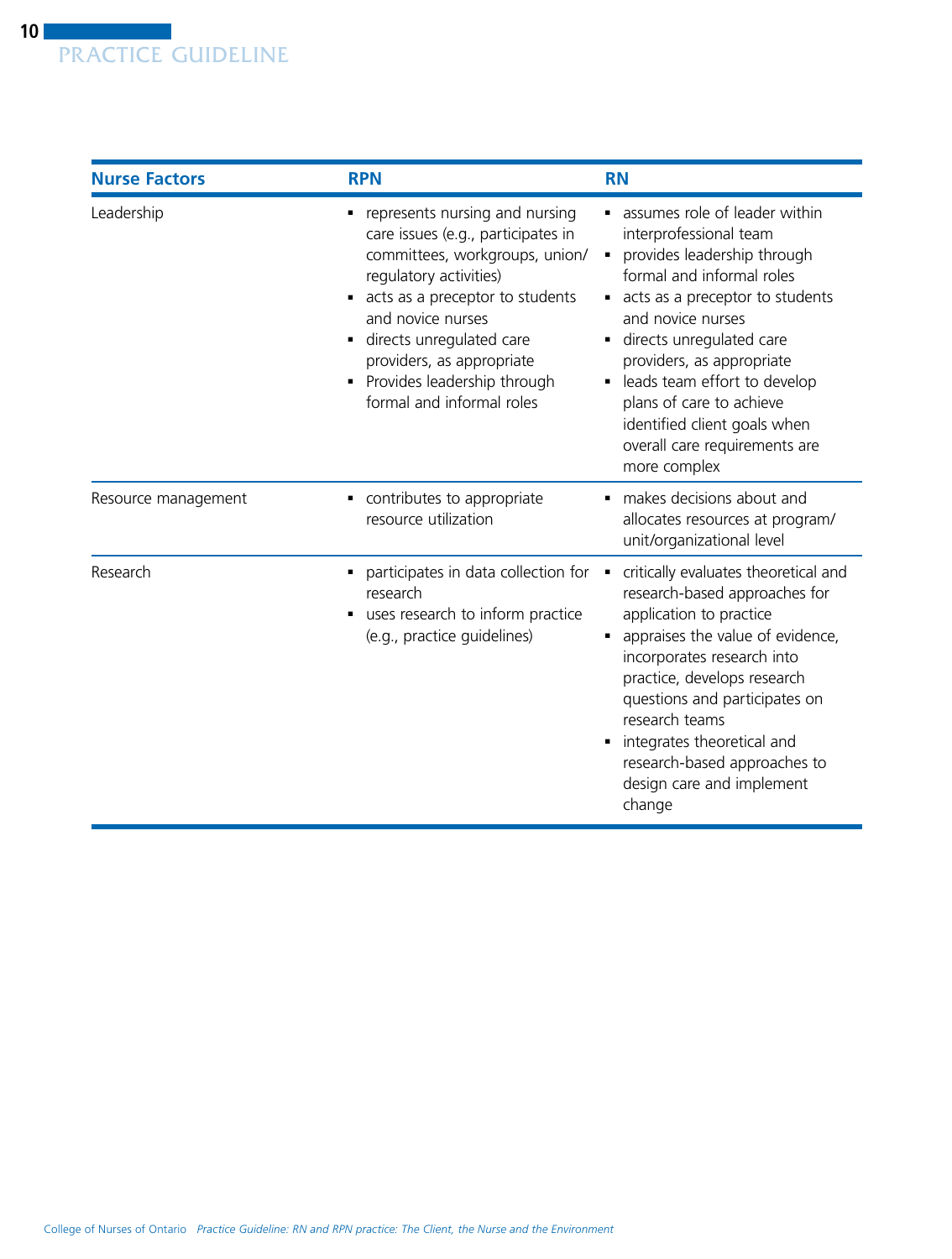#### **Environment factors**

Environment factors include practice supports, consultation resources and the stability/ predictability of the environment. Practice supports and consultation resources support nurses in clinical decision-making.

The less stable these factors are, the greater the need for RN staffing. The less available the practice supports and consultation resources are, the greater the need for more in-depth nursing competencies and skills in the areas of clinical practice, decisionmaking, critical thinking, leadership, research utilization and resource management.

| More stable environment                               |                                                                                                                                                                                                                                                                                | Less stable environment                                                                                                                                                                                                                                                                                                          |
|-------------------------------------------------------|--------------------------------------------------------------------------------------------------------------------------------------------------------------------------------------------------------------------------------------------------------------------------------|----------------------------------------------------------------------------------------------------------------------------------------------------------------------------------------------------------------------------------------------------------------------------------------------------------------------------------|
| Autonomous<br>RPN or RN practice                      |                                                                                                                                                                                                                                                                                | <b>RN</b> Practice                                                                                                                                                                                                                                                                                                               |
| Increasing need for RN consultation and collaboration |                                                                                                                                                                                                                                                                                |                                                                                                                                                                                                                                                                                                                                  |
| <b>Environment Factors</b>                            | <b>More Stable</b>                                                                                                                                                                                                                                                             | <b>Less Stable</b>                                                                                                                                                                                                                                                                                                               |
| Practice supports                                     | - clear and identified procedures,<br>policies, medical directives,<br>protocols, plans of care, care<br>pathways and assessment tools<br>high proportion of expert nurses or<br>low proportion of novice nurses<br>high proportion of nurses familiar<br>with the environment | • unclear or unidentified procedures,<br>policies, medical directives,<br>protocols, plans of care, care<br>pathways and assessment tools<br>low proportion of expert nurses or<br>$\blacksquare$<br>high proportion of novice nurses<br>and unregulated staff<br>low proportion of nurses familiar<br>٠<br>with the environment |
| Consultation resources                                | many consultation resources<br>available to manage outcomes                                                                                                                                                                                                                    | • few consultation resources available<br>to manage outcomes                                                                                                                                                                                                                                                                     |
| Stability and predictability of<br>the environment    | low rate of client turnover<br>few unpredictable events                                                                                                                                                                                                                        | high rate of client turnover<br>many unpredictable events                                                                                                                                                                                                                                                                        |

# **Environment Continuum**

# **Conclusion**

The more complex the client situation and the more dynamic the environment, the greater the need for the RN to provide the full range of care, assess changes, reestablish priorities and determine the need for additional resources. The technical and cognitive aspects of nursing practice cannot be separated. Decisions about utilizing an RN or RPN are made after considering client care requirements and the nurse's cognitive and technical expertise in a given environment. By considering the client, nurse and environment factors, nurses and key stakeholders can

determine which category of nursing is appropriate for specific roles in client care. The application of the three-factor framework will help decisionmakers determine which roles and activities are not appropriate for autonomous RPN practice. Examples include, but are not limited to, the following:

- triage nurse
- circulating nurse
- administering conscious sedation or monitoring sedated clients (includes deep sedation and general anaesthesia).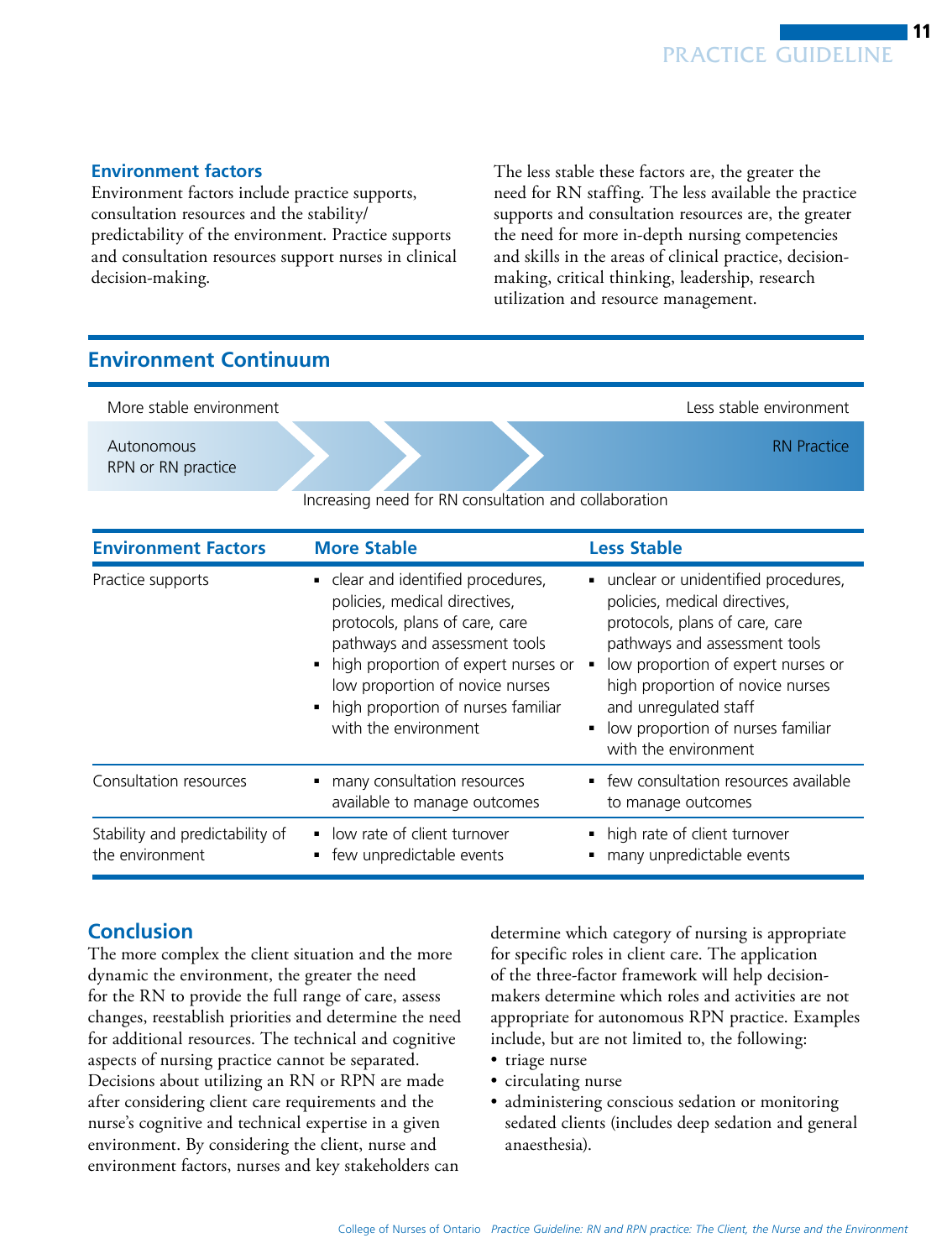# **Appendix**

#### **Quality Practice Settings**

A quality practice setting is a workplace that supports nursing practice, fosters professional development and promotes the delivery of quality care. As partners in the effort to achieve quality care, nurses and employers have a shared responsibility to create practice environments that support competent nurses in providing quality outcomes for clients. To create quality practice settings that support effective utilization of nurses, the College encourages employers and nurses to consider incorporating the following strategies.

#### **Care delivery processes**

These factors support the delivery of nursing care/ services and include the care/program delivery model, staffing ratios and staffing mix, standards of care, accountability and ongoing quality improvement measures. There is a growing body of research about the link between staff mix and nursing-sensitive client outcomes. This research points to the need for decision-makers to consider the appropriate utilization of RNs and RPNs in the practice setting. An appropriate mix is key to providing quality care.

Possible strategies include:

- an evidence-based nursing care delivery model that takes into consideration relevant best practices, client complexity and the practice expectations for the typical nurse, and facilitates quality nursing practices
- ■ considering client complexity, staffing mix and ratios, and the nurses' roles in coordinating resources when addressing staffing issues
- clear accountability to ensure support for nurses who report gaps between their individual competencies (practice limitations) and practice expectations
- a continual quality improvement process, led by nurses in collaboration with other members of the team, to facilitate regular review of nursing roles and expectations.

#### **Communication systems**

These systems support the sharing of information

and decisions about client care and services. Factors affecting the quality of communication systems include communication with clients and families, professional communications, information systems and technology, communication within and between programs, and conflict resolution mechanisms.

Possible strategies include:

- developing mechanisms ensuring that major changes to nursing roles and practice expectations are communicated in a timely manner
- engaging nurses in discussions regarding current or changing roles and practice expectations within the organization
- creating communication systems that promote and support the exchange of information between RN or RPNs and the health care team to facilitate the delivery of quality client care.

#### **Leadership**

Leadership occurs at all levels within an organization. It is the process of supporting others to improve client care and services by promoting professional practice. Effective leadership is demonstrated by staff participation in decisionmaking, the philosophy of the organization and the style of individual leaders within the organization.

Possible strategies include:

- ■ developing a nursing governance structure to address all nursing practice issues
- ■ providing opportunities for nurses to enhance their individual leadership skills within a defined role
- creating mechanisms to help nurses manage professional role conflict effectively, as it arises, on a one-to-one and collective basis.

#### **Organizational supports**

Organizations support the delivery of client care, services and programs through their policies, procedures, norms and values. Organizational supports include the organization's philosophy, policies and procedures, health and safety requirements, and recruitment and retention strategies.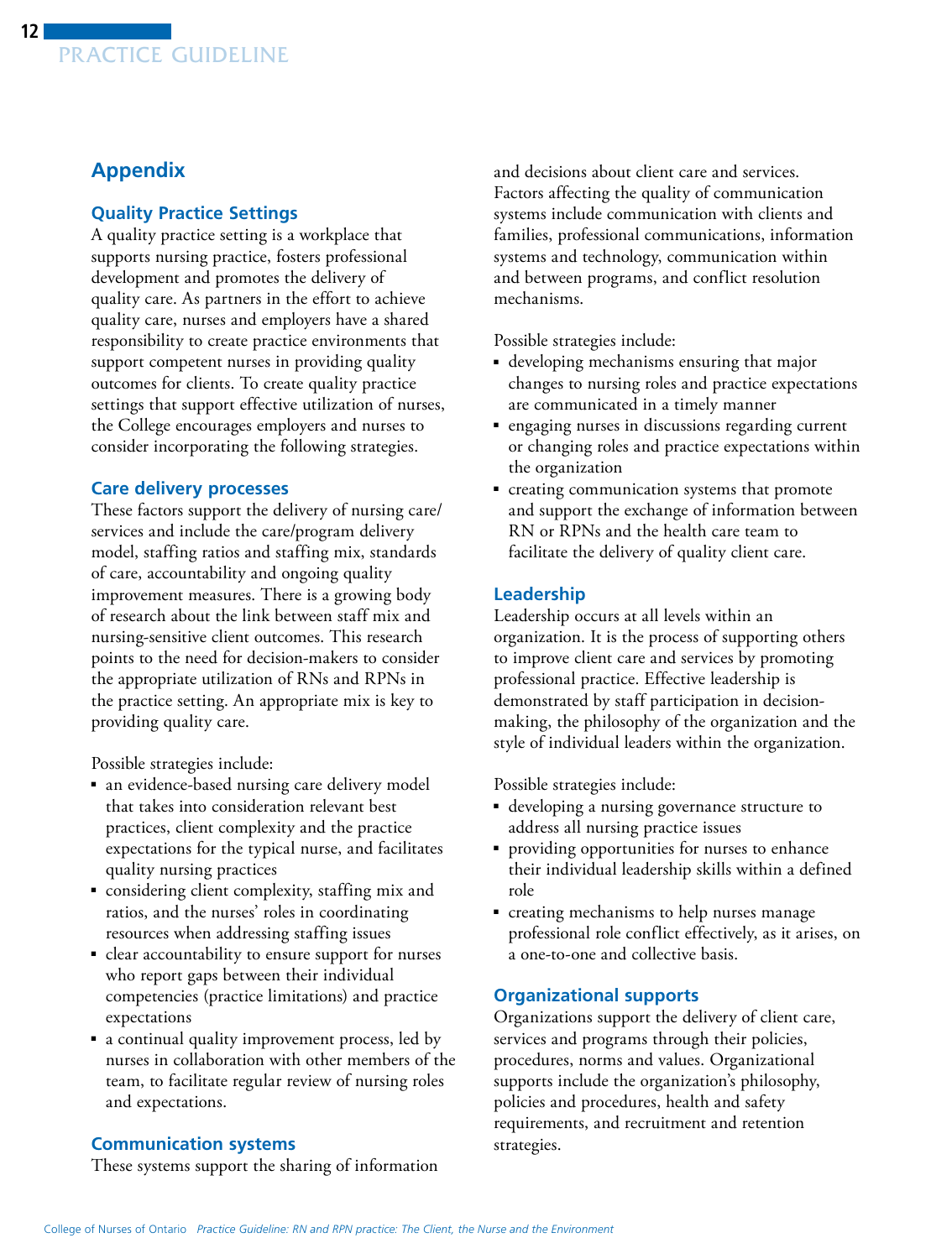Possible strategies include:

- having mission, value and philosophy statements that support and recognize the need for interprofessional and intraprofessional collaborative practice
- having a collaborative practice model within the organization that guides professional practice expectations
- developing evidence-based policies and/or guidelines that outline:
	- ◗ role expectations, limitations and responsibilities of nurses
	- ◗ accountabilities of all health care team members associated with collaborative professional practice
	- ◗ circumstances requiring nurses to consult and collaborate with other members of the health care team
	- ◗ situations that threaten client safety
- collaborative decisions and actions taken to ensure client safety; examine the appropriateness of those decisions given the professional practice model, the College's standards and the agency-specific practice expectations.

# **Professional development systems**

The way in which staff members are hired, oriented and encouraged to maintain competence affects the care they provide. Professional development systems include an orientation program, preceptorship, promotion of continuing education and professional quality assurance, training, promoting a learning environment, performance management process and professional practice activities.

Possible strategies include:

- orientation for new staff members that includes information about roles and practice expectations
- access to preceptors or mentors
- ■ ongoing educational opportunities designed to reinforce the principles and decision-making factors associated with demands of a changing environment.

# **Response systems to external demands**

Nurses' ability to provide care is affected by the time in which an organization responds to changes in legislation, consumer demands and health care trends. The indicators include responses to legislated and regulatory requirements, client and community relations, accreditation, and health and safety requirements.

Possible strategies include:

■ establishing mechanisms to address changes in legislation and regulations that influence the roles of nurses (such as, the *Regulated Health Professions Act, 1991*).

# **Facilities and equipment**

The physical environment and access to equipment can support and increase the efficiency and effectiveness of client care, services and programs. Indicators of a supportive physical environment include availability of equipment and supplies that meet client needs, reliability of equipment and regular maintenance of equipment.

Possible strategies include:

- having sufficient access to equipment to support professional practice
- ■ involving nurses in facility improvement planning
- ■ involving nurses in equipment selection.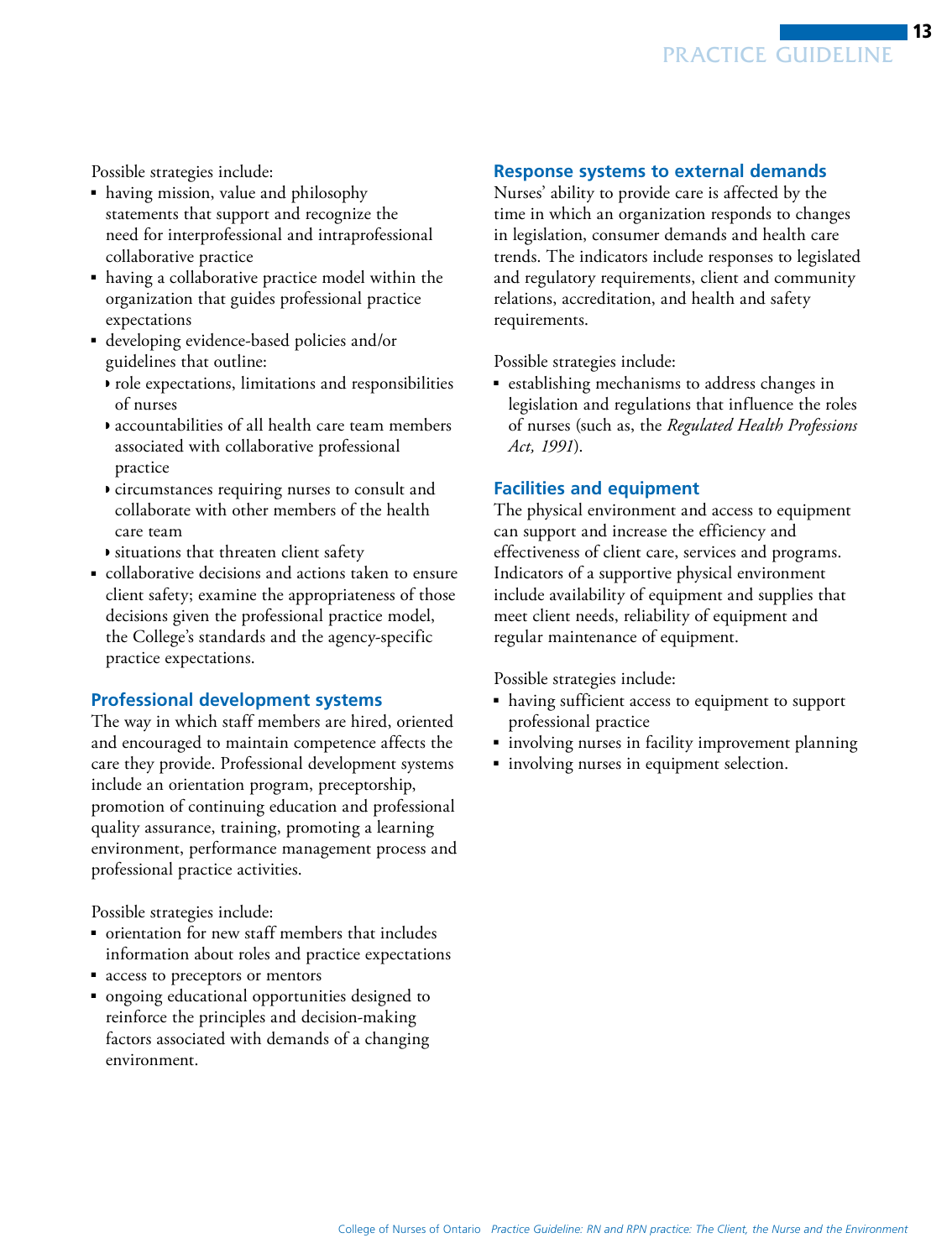### **Glossary**

**Application of knowledge.** The use of knowledge in practice. It includes assessment, planning, implementation, evaluation of outcomes and application of research. Application of knowledge encompasses decision-making and leadership.

**Autonomous practice.** The ability to carry out nursing responsibilities independently.

**Client.** The client is the person or persons with whom the nurse is engaged in a professional therapeutic relationship. The client may include family members of and/or substitute decisionmakers for the individual client. The client may also be a family, group, community or **population**.

**Collaboration.** Working together with one or more members of the health care team, each of whom makes a unique contribution toward achieving a common goal. Collaboration is an ongoing process that requires effective communication between the members of the health care team and a clear understanding of the roles of the individuals involved in the collaboration process. Nurses collaborate with clients, other nurses and other members of the health care team in the interest of client care.

**Community**. A group of people living in one place, neighbourhood or district, or sharing common characteristics or interests, or having common health needs. Nursing practice aimed at the community involves helping communities identify, articulate and successfully manage their health concerns. It is concerned primarily with care that is continuing, rather than episodic. When client care is mentioned in the context of the community, it does not mean providing care to an individual in the community –– the focus is on the collective or common good, instead of on an individual's health.

**Competence**. A nurse's ability to integrate the professional attributes required to perform in a given role, situation or practice setting. Professional attributes include, but are not limited to, knowledge, skill, judgment, attitudes, values and beliefs.

**Competencies.** Statements describing the expected performance or behaviour that reflects the professional attributes required in a given nursing role, situation or practice setting.

**Decision-making.** The ability to draw on many modes of thinking in order to select a course of action. It involves understanding and anticipating risks, benefits and outcomes beyond what is obvious, and creating a proactive plan of action based on this analysis. Critical thinking is an important component of effective decision-making.

**Group.** People who interact and share a common purpose(s). There is no clear distinction between a group and a community except that groups tend to have fewer members than communities. The methods used to plan and provide programs or activities for groups and communities are similar except for scale.

**Health care team.** An interprofessional group of individuals who are either directly or indirectly involved in a client's care. Depending on the practice environment, the composition of the team will vary. The team includes the client and the family.

**Interprofessional care.** The provision of comprehensive health services to clients by multiple health caregivers who work collaboratively to deliver quality care within and across settings.

**Intraprofessional care.** The provision of comprehensive health care services to clients by multiple members of the same profession who work collaboratively to deliver quality care within and across settings.

**Leadership.** In nursing, leadership includes the ability to facilitate client groups, develop plans of care, teach others, work in teams, lead teams, influence the work environment and advocate for or bring about change. All nurses have the opportunity to develop leadership skills throughout their career.

**14**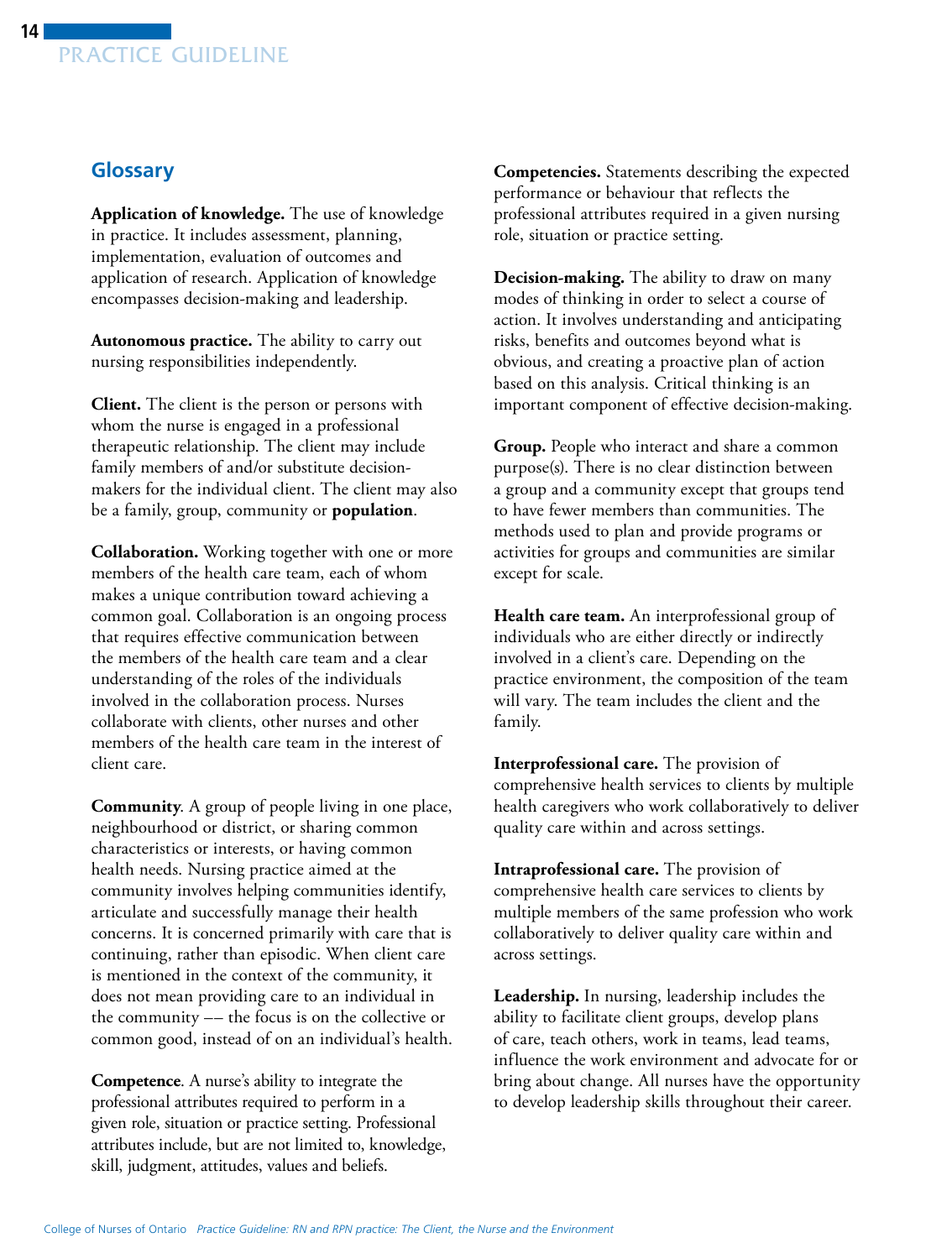

**Population.** A collection of individuals who have one or more personal or environmental characteristics in common.

**Predictable outcomes.** Client health outcomes that can reasonably be expected to follow an anticipated path with respect to timing and nature.

**Unpredictable outcomes.** Client health outcomes that cannot reasonably be expected to follow an anticipated path with respect to timing and nature.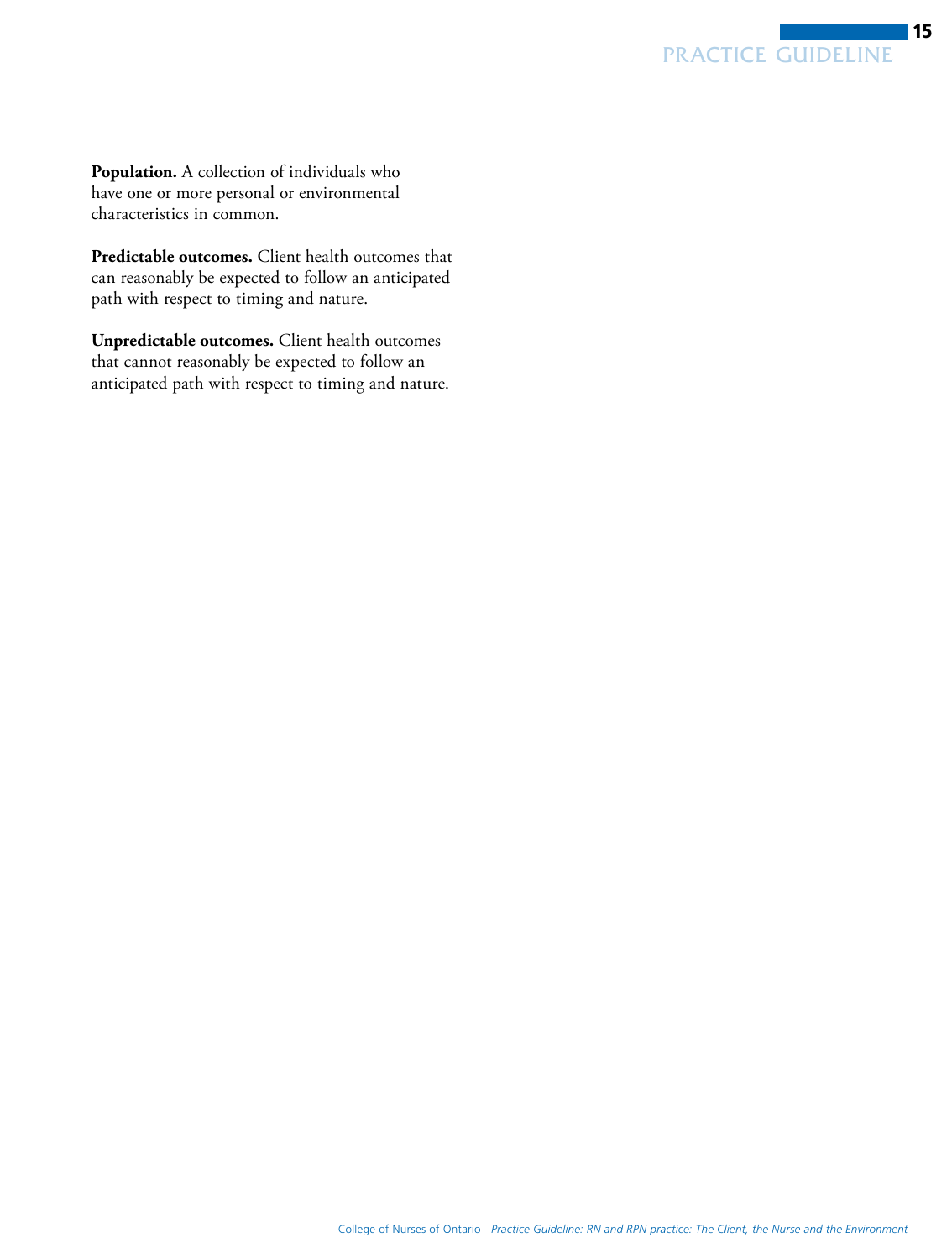# **References**

- Association of Registered Nurses of Newfoundland/ Council for Licensed Practical Nurses of Newfoundland. (2008). *Collaborative nursing practice-guiding principles.* Retrieved from http:// www.arnnl.ca
- Nursing Association of New Brunswick. (2009). *Working Together: A Framework for the Registered Nurse and Licensed Practical Nurse*: Retrieved from http://www.nanb.nb.ca
- Canadian Nurses Association. (2005). Nursing staff mix: *A key link to patient safety. Nursing Now*: Issues and Trends in Canadian Nursing, 19, 1-6.
- Canadian Nurses Association. (2005). *Evaluation framework to determine the impact of nursing staff mix decisions.* Retrieved from http://www.cna-aiic.ca
- The Community Health Nurses Association of Canada. (2008). *Canadian Community Health Nursing Standards of Practice*. Retrieved from http://www.chnc.ca *Canadian Community Health Nursing Standards of Practice* pg. 16
- College of Licensed Practical Nurses of British Columbia/College of Registered Nurses of British Columbia. (2008). *RNs and LPNs Working Together for Client Safety*. Burnaby, BC: Author.
- College of Nurses of Ontario. (2011). *Entry-to-Practice Competencies for Ontario Registered Practical Nurses*. Toronto, ON: Author.
- College of Nurses of Ontario. (2009). *National Competencies in the Context of Entry-Level Registered Nurse Practice.* Toronto, ON: Author.
- Health Force Ontario (2007). Interprofessional Care: A Blueprint for Action in Ontario. Retrieved July 14, 2009, from www. healthforceontario.ca.
- Kenney, P. (2001). Maintaining quality care during a nursing shortage using licensed practical nurses in acute care. *Journal of Nursing Care Quality*, 15(4), pp. 60–68.
- Lamond, D. & Thompson, C. (2000). Intuition and analysis in decision-making and choice. *Journal of Nursing Scholarship*, 33(2), pp. 411–414.
- LeClerc, C.M., Doyon, J., Gravelle, D., Hall, B. & Roussel, J. (2008). The autonomous-collaborative care model: Meeting the future head on. *Nursing Leadership*, 21(2).
- Licensed Practical Nurses Association of Prince Edward Island/The Association of Registered Nurses of Prince Edward Island/PEI Health Sector Council. (2009). *Exemplary Care: Registered Nurses and Licensed Practical Nurses Working Together*. Retrieved from www.peihsc.ca
- Royle, J., Dicenso, A., Boblin-Cummings, B., Blythe, J. & Mallette, C. (2000). RN and RPN decision-making across settings. *Canadian Journal of Nursing Leadership*, 13(4), pp. 11–18.
- (Stanhope & Lancaster, 2002, p. 24) taken from *Canadian Community Health Nursing Standards of Practice* pg. 17 http://www.chnc.ca/documents/ chn\_standards\_of\_practice\_mar08\_english.pdf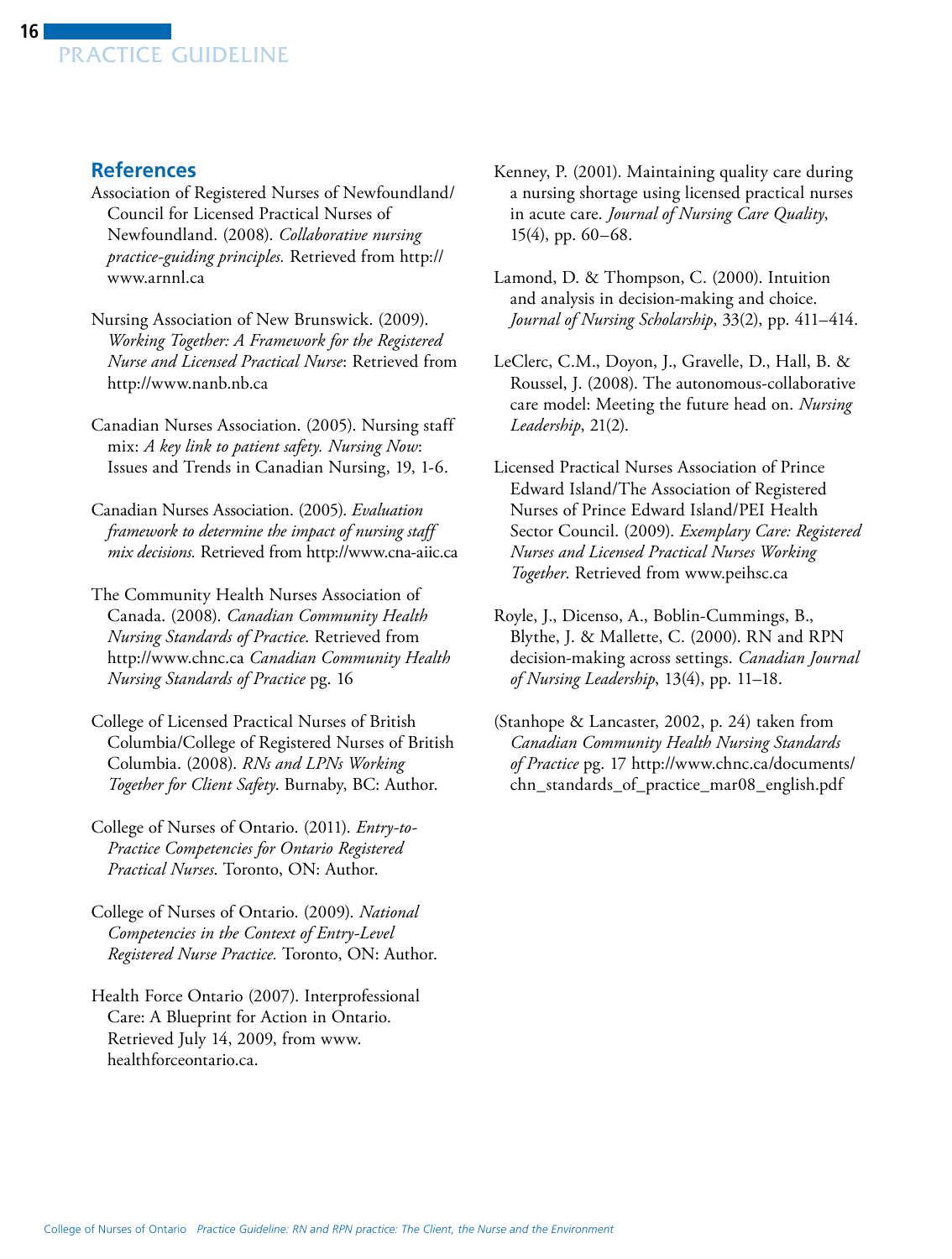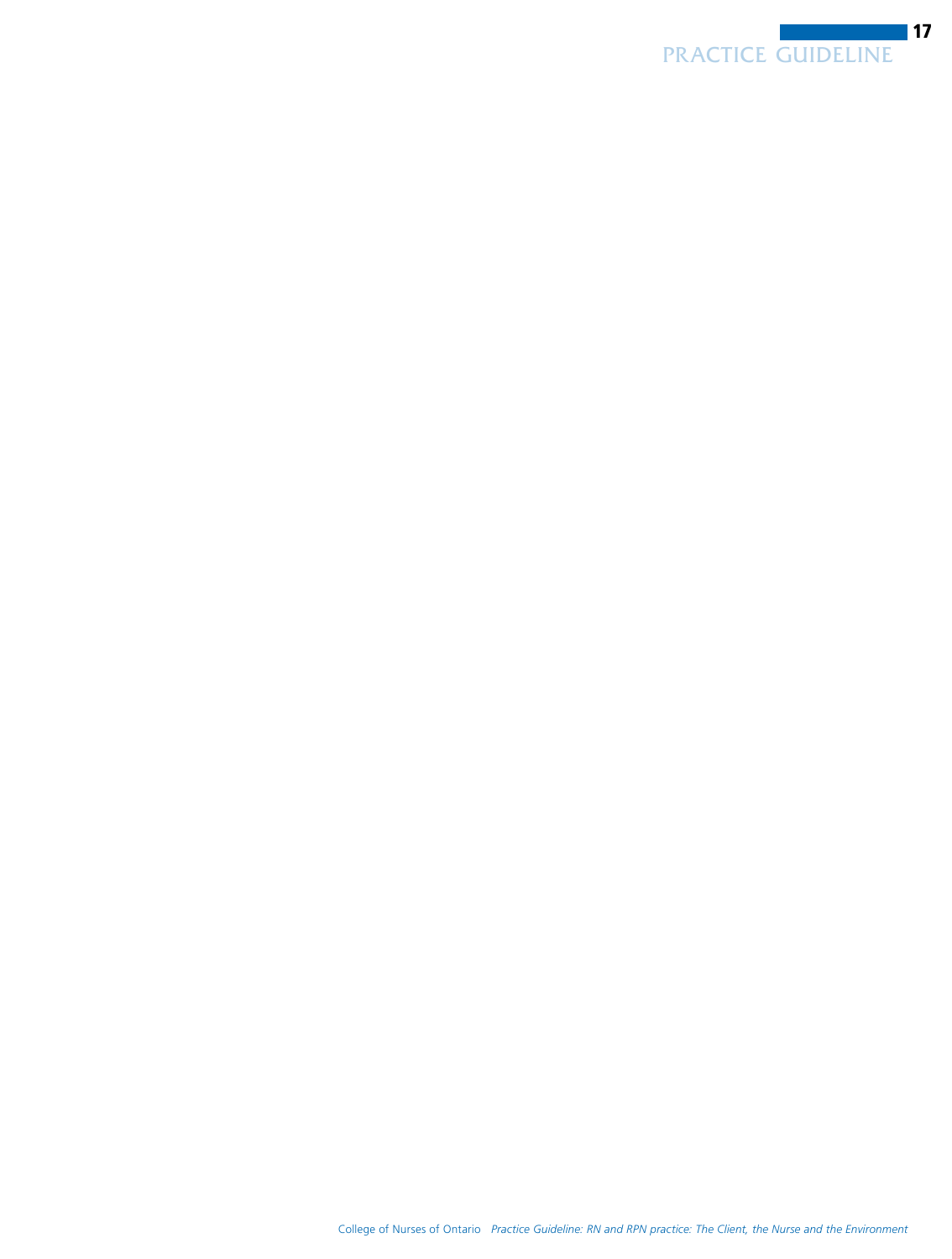PRACTICE GUIDELINE **18**

**Notes:**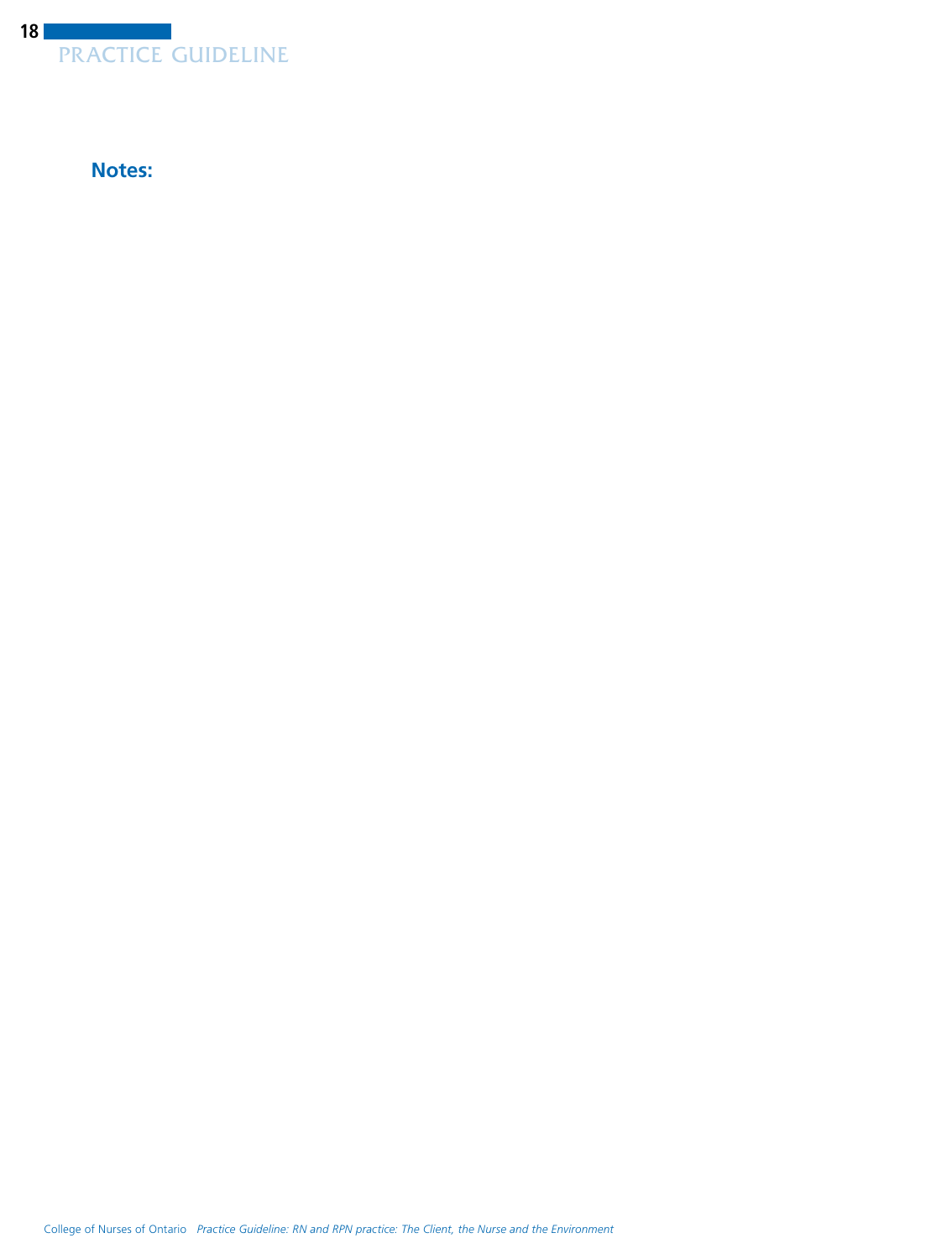

**Notes:**